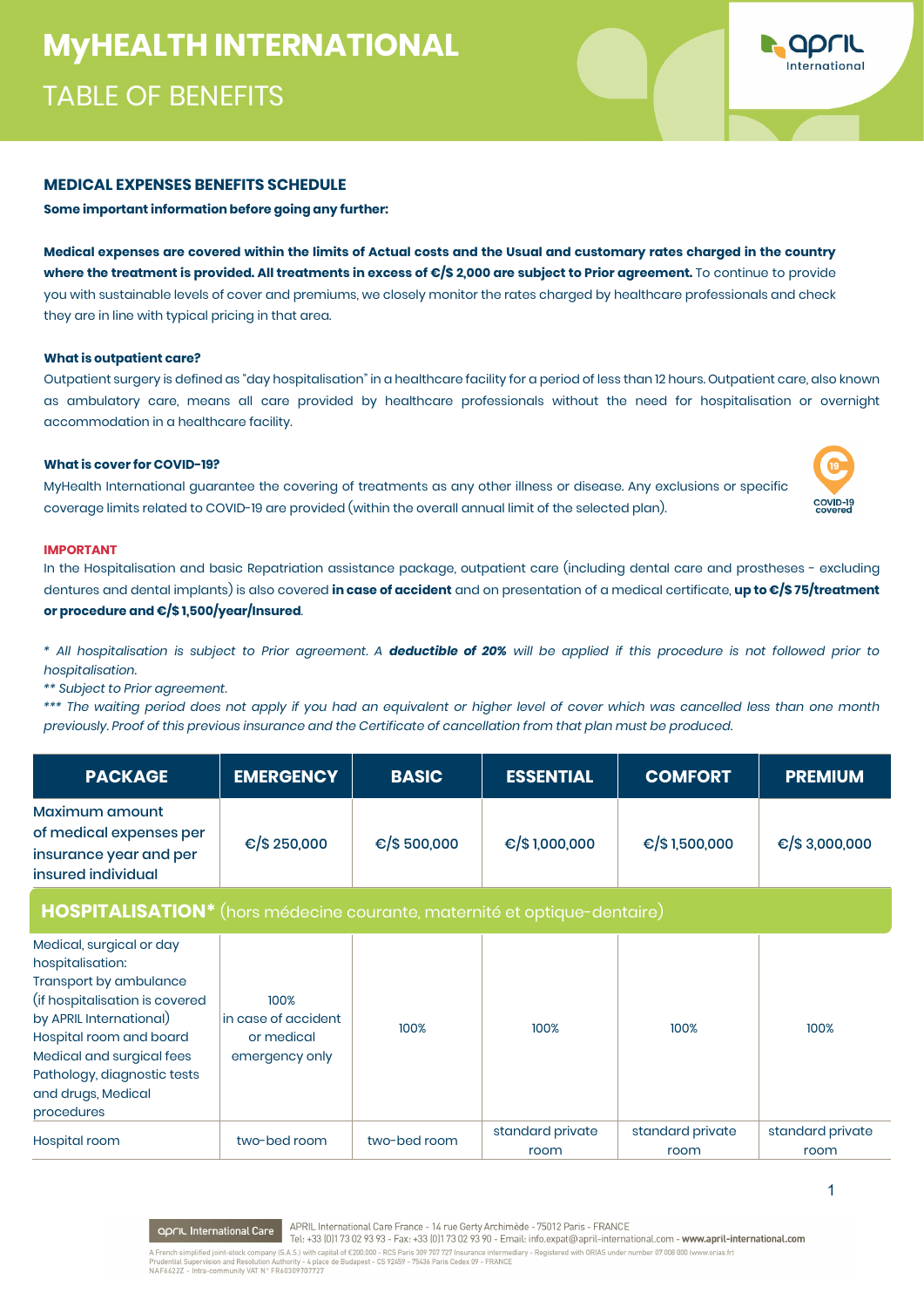|                                                                                                                                                                                                                                  |                                                                                          |                                                                             | up to €/\$75 per day                                                        | (including television<br>and internet<br>charges)                        | (including television<br>and internet<br>charges)                           |
|----------------------------------------------------------------------------------------------------------------------------------------------------------------------------------------------------------------------------------|------------------------------------------------------------------------------------------|-----------------------------------------------------------------------------|-----------------------------------------------------------------------------|--------------------------------------------------------------------------|-----------------------------------------------------------------------------|
| <b>Advanced medical</b><br><b>Indgille</b> (MRI and<br>intscartis) during<br>hospitalisation                                                                                                                                     | up to €/\$ 4,000<br>per year                                                             | 100%                                                                        | 100%                                                                        | 100%                                                                     | 100%                                                                        |
| Outpatient<br>consultations,<br>treatments, diagnostic<br>tests and medical<br>procedures related to<br>hospitalisation/outpatien<br>t surgery 30 days before<br>and after hospitalisation<br>(hospital certificate<br>required) | 100%<br>only following<br>hospitalisation<br>covered by<br><b>APRIL</b><br>International | 100%                                                                        | 100%                                                                        | 100%                                                                     | 100%                                                                        |
| Home hospitalisation                                                                                                                                                                                                             | not covered                                                                              | 100%                                                                        | 100%                                                                        | 100%                                                                     | 100%                                                                        |
| Visitor's bed (for<br>children under 18)                                                                                                                                                                                         | not covered                                                                              | not covered                                                                 | not covered                                                                 | 100%                                                                     | 100%                                                                        |
| Hospitalisation for the<br>treatment of mental or<br>nervous disorders                                                                                                                                                           | not covered                                                                              | not covered                                                                 | not covered                                                                 | up to<br>€/\$ 8,000/year<br>and a maximum<br>of 15 days/year             | up to 30<br>days/year                                                       |
| <b>Rehabilitation directly</b><br>related to and following<br>hospitalisation covered<br>by APRIL International<br>(up to 3 month following<br>hospitalisation)                                                                  | up to 20 days                                                                            | up to 20 days                                                               | up to 20 days                                                               | up to 30 days                                                            | up to 60 days                                                               |
| Reconstructive dental<br>surgery following an<br>accident                                                                                                                                                                        | 100%                                                                                     | 100%                                                                        | 100%                                                                        | 100%                                                                     | 100%                                                                        |
| <b>Cancer treatment</b><br>(hospitalisation,<br>chemotherapy,<br>radiotherapy, oncology,<br>diagnostic tests and<br>drugs as an inpatient, in<br>day care or as an<br>outpatient)                                                | not covered                                                                              | 100%                                                                        | 100%                                                                        | 100%                                                                     | 100%                                                                        |
| Organ transplant                                                                                                                                                                                                                 | 100%                                                                                     | 100%                                                                        | 100%                                                                        | 100%                                                                     | 100%                                                                        |
| Kidney dialysis                                                                                                                                                                                                                  | not covered                                                                              | 100%                                                                        | 100%                                                                        | 100%                                                                     | 100%                                                                        |
| Palliative care centres<br>and palliative care                                                                                                                                                                                   | up to<br>€/\$ 10,000                                                                     | up to<br>€/\$ 25,000                                                        | up to<br>€/\$ 50,000                                                        | 100%                                                                     | 100%                                                                        |
| Internal devices and<br>prostheses during<br>hospitalisation                                                                                                                                                                     | up to €/\$ 1,000<br>per<br>hospitalisation                                               | 100%                                                                        | 100%                                                                        | 100%                                                                     | 100%                                                                        |
| <b>BASIC REPATRIATION ASSISTANCE</b>                                                                                                                                                                                             |                                                                                          |                                                                             |                                                                             |                                                                          |                                                                             |
| Medical repatriation or<br>medical transport to the<br>most suitable hospital or<br>to the country of<br>nationality                                                                                                             | 100%                                                                                     | 100%                                                                        | 100%                                                                        | 100%                                                                     | 100%                                                                        |
| Repatriation of other<br>plan beneficiaries if the<br>insurant is repatriated                                                                                                                                                    | one-way ticket<br>by air in<br>economy class<br>or by train in 1st<br>class              | one-way ticket<br>by air in<br>economy class<br>or by train in 1st<br>class | one-way ticket<br>by air in<br>economy class<br>or by train in 1st<br>class | one-way ticket by<br>air in economy<br>class or by train<br>in 1st class | one-way ticket<br>by air in<br>economy class<br>or by train in 1st<br>class |
| Accompanying children                                                                                                                                                                                                            | round-trip ticket<br>by air in<br>economy class                                          | round-trip ticket<br>by air in<br>economy class                             | round-trip ticket<br>by air in<br>economy class                             | round-trip ticket<br>by air in economy                                   | round-trip ticket<br>by air in<br>economy class                             |

**OPFIL International Care** APRIL International Care France - 14 rue Gerty Archimède - 75012 Paris - FRANCE<br>A French simplified joint-stock company (S.A.S.) with capital of €200,000 - RCS Paris 309 707 727 Insurance interme

 $\overline{2}$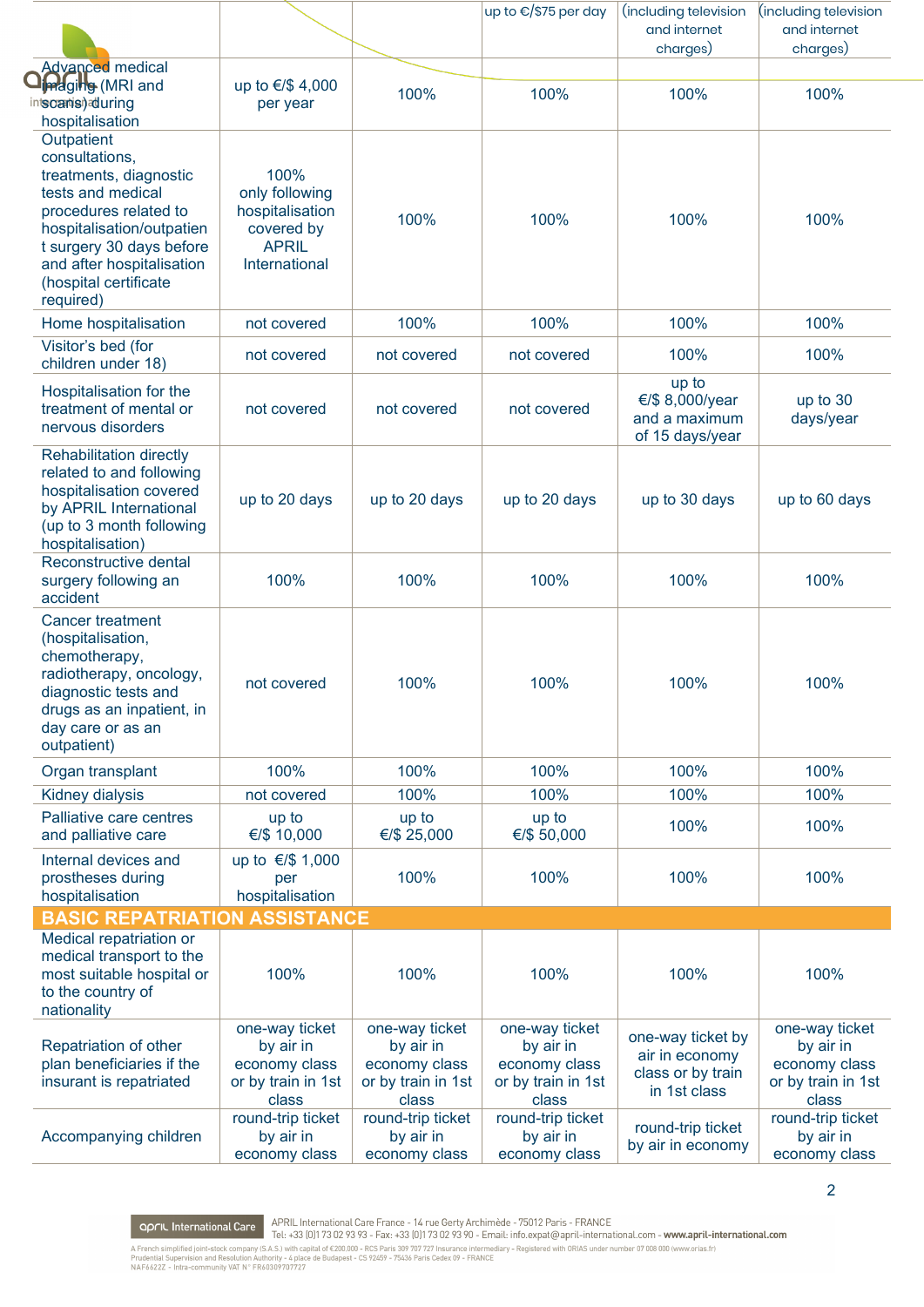|                                                                                                                                                        | or by train in 1st<br>class | or by train in 1st<br>class                                                                                                                  | or by train in 1st<br>class                                                                                                                   | class or by train<br>in 1st class                                                                                                                      | or by train in 1st<br>class                                                            |
|--------------------------------------------------------------------------------------------------------------------------------------------------------|-----------------------------|----------------------------------------------------------------------------------------------------------------------------------------------|-----------------------------------------------------------------------------------------------------------------------------------------------|--------------------------------------------------------------------------------------------------------------------------------------------------------|----------------------------------------------------------------------------------------|
| <b>OUTPATIENT CARE (optional)</b>                                                                                                                      |                             |                                                                                                                                              |                                                                                                                                               |                                                                                                                                                        |                                                                                        |
| <b>PACKAGE</b>                                                                                                                                         | <b>EMERGENCY</b>            | <b>BASIC</b>                                                                                                                                 | <b>ESSENTIAL</b>                                                                                                                              | <b>COMFORT</b>                                                                                                                                         | <b>PREMIUM</b>                                                                         |
| <b>OUTPATIENT BENEFITS</b> (excluding maternity, medically-assisted procreation and dental treatment)                                                  |                             |                                                                                                                                              |                                                                                                                                               |                                                                                                                                                        |                                                                                        |
| <b>Consultations with GPs</b><br>and specialists including<br>for the monitoring of<br>chronic illnesses                                               | not covered                 | 2 consultations<br>per year<br>covered at<br>100%. From the<br>3rd consultation<br>onwards,<br>covered up to<br>€/\$ 80 per<br>consultation. | 5 consultations<br>per year covered<br>at 100%. From<br>the 6th<br>consultation<br>onwards,<br>covered up to<br>€/\$ 100 per<br>consultation. | 10 consultations<br>per year covered<br>at 100%. From<br>the 11th<br>consultation<br>onwards, covered<br>up to $\epsilon$ /\$ 200 per<br>consultation. | 100%                                                                                   |
| Psychiatrists,<br>psychologists and<br>psychotherapist                                                                                                 | not covered                 | not covered                                                                                                                                  | not covered                                                                                                                                   | up to 5<br>consultations/<br>year and a<br>maximum of<br>€/\$ 200 per<br>consultation                                                                  | up to 20<br>consultations/<br>year and a<br>maximum of<br>€/\$ 200 per<br>consultation |
| Speech therapists,<br>orthoptists, chiropodists/<br>podiatrists, speech<br>therapists and language<br>therapists                                       | not covered                 | up to 10<br>consultations /<br>year                                                                                                          | up to 15<br>consultations /<br>year                                                                                                           | 100%                                                                                                                                                   | 100%                                                                                   |
| Physiotherapy,<br>osteopaths,<br>chiropractors, nursing<br>care, occupational<br>therapy and<br>psychomotor therapy                                    | not covered                 | up to<br>€/\$ 1,000<br>per year                                                                                                              | up to<br>€/\$ 2,000<br>per year                                                                                                               | up to<br>€/\$4,000<br>per year                                                                                                                         | 100%                                                                                   |
| <b>Consultations with</b><br>homeopaths, etiopaths,<br>acupuncturists and<br>phytotherapists and<br>traditional Chinese<br>medicine                    | not covered                 | not covered                                                                                                                                  | up to<br>€/\$ 500<br>per year                                                                                                                 | up to<br>€/\$ 1,000<br>per year                                                                                                                        | up to<br>€/\$ 2,000<br>per year                                                        |
| Drugs prescribed during<br>hospitalisation for home<br>use or for chronic<br>illnesses                                                                 | not covered                 | 100%                                                                                                                                         | 100%                                                                                                                                          | 100%                                                                                                                                                   | 100%                                                                                   |
| Drugs prescribed on an<br>outpatient basis<br>(including contraception,<br>homeopathy,<br>phytotherapy and<br>antimalarial vaccines<br>and treatments) | not covered                 | up to<br>€/\$ 2,500<br>per year                                                                                                              | 100%                                                                                                                                          | 100%                                                                                                                                                   | 100%                                                                                   |
| Diagnostic tests, X-rays<br>and other technical<br>medical procedures<br>performed outside the<br>hospital environment                                 | not covered                 | 100%                                                                                                                                         | 100%                                                                                                                                          | 100%                                                                                                                                                   | 100%                                                                                   |
| <b>Advanced medical</b><br>imaging (MRI and<br>scans) on an outpatient<br>basis                                                                        | not covered                 | up to<br>€/\$ 2,000<br>per year                                                                                                              | up to<br>€/\$4,000<br>per year                                                                                                                | up to<br>€/\$ 8,000<br>per year                                                                                                                        | 100%                                                                                   |

**OPFIL International Care** APRIL International Care France - 14 rue Gerty Archimède - 75012 Paris - FRANCE<br>A French simplified joint-stock company (S.A.S.) with capital of €200,000 - RCS Paris 309 707 727 Insurance interme

 $\overline{3}$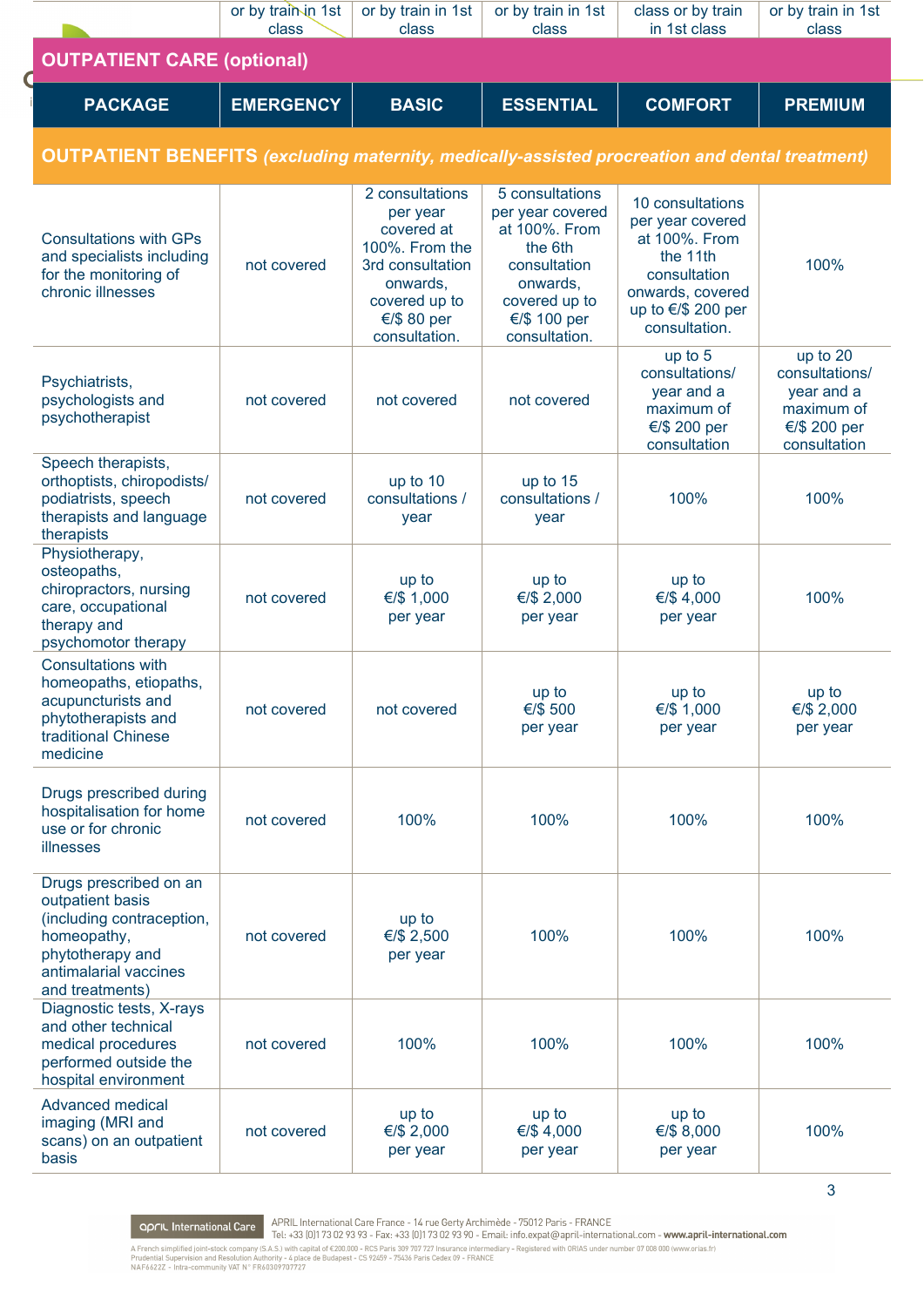| External devices and<br>prostheses including<br>hearing aids (excluding<br>dentures)          | not covered | up to<br>€/\$ 1,000<br>per year | up to<br>€/\$ 2,000<br>per year | up to<br>€/\$ 3,500<br>per year | up to<br>€/\$ 5,000<br>per year      |
|-----------------------------------------------------------------------------------------------|-------------|---------------------------------|---------------------------------|---------------------------------|--------------------------------------|
| <b>PREVENTION</b>                                                                             |             |                                 |                                 |                                 |                                      |
| Screening (cancer,<br>hepatitis B, HIV testing<br>etc.                                        | not covered | 100%                            | 100%                            | 100%                            | 100%                                 |
| Self-medication package<br>(non-prescription<br>pharmacy items and<br>smoking cessation aids) | not covered | not covered                     | not covered                     | up to<br>€/\$ 150<br>per year   | up to<br>€/\$ 300<br>per year        |
| Health check-up and<br>hearing test (one check-<br>up every two years)                        | not covered | not covered                     | up to €/\$ 200                  | up to €/\$ 800                  | up to €/\$ 2,000                     |
| Consultations with<br>dieticians                                                              | not covered | not covered                     | not covered                     | not covered                     | up to 5<br>consultations<br>per year |

# **MATERNITY\*\* (optional)**

10-month *Waiting period*

> Maternity benefits under the Essential package are only available if you choose cover in zones 3, 4 and 5. For more information on the countries included, please refer to paragraph 2.2 of the General Conditions.

| <b>PACKAGE</b>                                                                                     | <b>EMERGENCY</b> | <b>BASIC</b> | <b>ESSENTIAL</b>                                                                                         | <b>COMFORT</b>                                                                                                                                                     | <b>PREMIUM</b>                                                                                                                                                    |                                    |
|----------------------------------------------------------------------------------------------------|------------------|--------------|----------------------------------------------------------------------------------------------------------|--------------------------------------------------------------------------------------------------------------------------------------------------------------------|-------------------------------------------------------------------------------------------------------------------------------------------------------------------|------------------------------------|
| Childbirth fees:<br>hospitalisation, private<br>room and board and<br>medical and surgical<br>fees | not covered      | not covered  |                                                                                                          |                                                                                                                                                                    |                                                                                                                                                                   |                                    |
| Home births                                                                                        | not covered      | not covered  | up to<br>€/\$ 3,000/<br>pregnancy<br>(increased to<br>€/\$ 6,000/<br>pregnancy for<br>surgical delivery) |                                                                                                                                                                    | up to<br>€/\$ 6,000/<br>pregnancy                                                                                                                                 | up to<br>€/\$ 12,000/<br>pregnancy |
| Pre and post-natal<br>consultations,<br>pharmacy items,<br>examinations and care                   | not covered      | not covered  |                                                                                                          | (increased to<br>€/\$ 12,000/<br>pregnancy for<br>surgical delivery)<br>Pregnancy and<br>childbirth<br>complications<br>and new-born<br>care are fully<br>covered. | (increased to<br>€/\$ 20,000/<br>pregnancy for<br>surgical delivery)<br>Pregnancy and<br>childbirth<br>complications<br>and new-born<br>care are fully<br>covered |                                    |
| Pre-natal classes (held<br>by a doctor or midwife)                                                 | not covered      | not covered  | Pregnancy and<br>childbirth<br>complications<br>and new-born<br>care are fully<br>covered.               |                                                                                                                                                                    |                                                                                                                                                                   |                                    |
| Diagnosis of<br>chromosomal<br>abnormalities                                                       | not covered      | not covered  |                                                                                                          |                                                                                                                                                                    |                                                                                                                                                                   |                                    |
| Neonatal screening                                                                                 | not covered      | not covered  |                                                                                                          |                                                                                                                                                                    |                                                                                                                                                                   |                                    |

**APRIL International Care**<br>Tel: +33 (0)173 02 93 93 - Fax: +33 (0)173 02 93 90 - Email: info.expat@april-international.com - www.april-international.com<br>A French simplified joint-stock company (S.A.S.) with capital of €200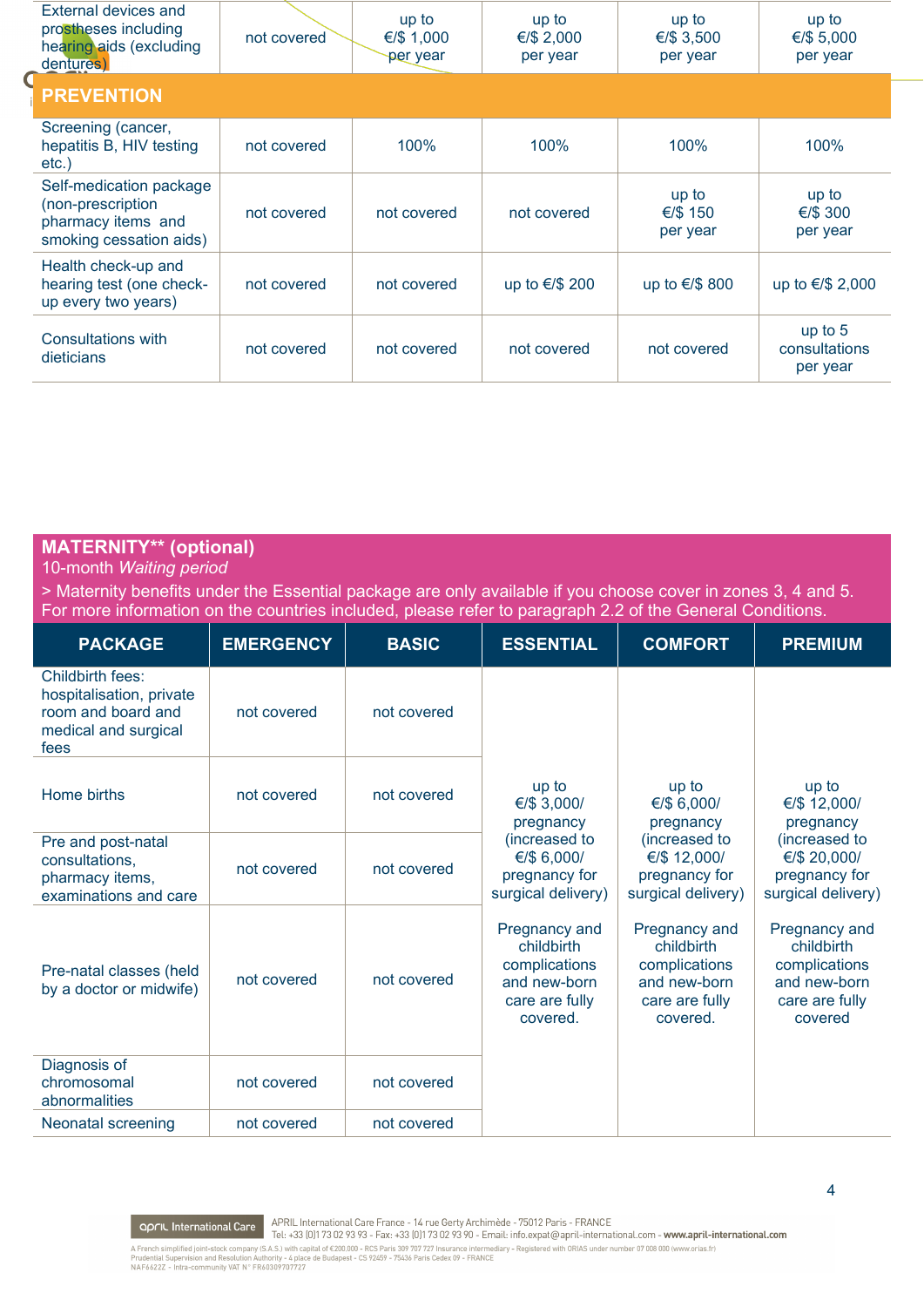| <b>MEDICALLY-ASSISTED PROCREATION</b><br>12-month Waiting period                                             |             |             |             |                                    |                                    |
|--------------------------------------------------------------------------------------------------------------|-------------|-------------|-------------|------------------------------------|------------------------------------|
| QPLIL<br>internationalcy items,<br>in vitro fertilisation,<br>diagnostic tests and<br>follow-up examinations | not covered | not covered | not covered | up to<br>€/\$ 1,500<br>per attempt | up to<br>€/\$ 2,500<br>per attempt |

| <b>OPTICAL &amp; DENTAL (optional)</b>                                                                  |                                                                                                                                                           |              |                  |                                                                                             |                                                                                            |  |  |
|---------------------------------------------------------------------------------------------------------|-----------------------------------------------------------------------------------------------------------------------------------------------------------|--------------|------------------|---------------------------------------------------------------------------------------------|--------------------------------------------------------------------------------------------|--|--|
| <b>PACKAGE</b>                                                                                          | <b>EMERGENCY</b>                                                                                                                                          | <b>BASIC</b> | <b>ESSENTIAL</b> | <b>COMFORT</b>                                                                              | <b>PREMIUM</b>                                                                             |  |  |
| <b>DENTAL</b>                                                                                           | Waiting period of 3 months <sup>***</sup> for preventive and routine dental treatment and 6 months*** for major dental<br>reconstruction and orthodontics |              |                  |                                                                                             |                                                                                            |  |  |
| <b>Upper limit per year</b>                                                                             | not covered                                                                                                                                               | €/\$ 500     | €/\$ 1,000       | <b>1st &amp; 2nd</b><br>years:<br>€/\$ 2,000<br>From the 3rd<br>year onwards:<br>€/\$ 3,000 | <b>1st &amp; 2nd</b><br>years:<br>€/\$4,000<br>From the 3rd<br>year onwards:<br>€/\$ 5,000 |  |  |
| Preventive dental care<br>(dental check-ups, x-<br>rays, scale and polish<br>and mouth guards)          | not covered                                                                                                                                               | 100%         | 100%             | 100%                                                                                        | 100%                                                                                       |  |  |
| Routine dental care<br>(extractions, treatment<br>of tooth decay,<br>periodontics,<br>endodontics etc.) | not covered                                                                                                                                               | 100%         | 100%             | 100%                                                                                        | 100%                                                                                       |  |  |
| Major reconstructive<br>dental treatment<br>(dentures, crowns and<br>implants)                          | not covered                                                                                                                                               | 100%         | 100%             | 100%                                                                                        | 100%                                                                                       |  |  |
| Orthodontics up to age<br>18 (treatment begun<br>before age 16)                                         | not covered                                                                                                                                               | not covered  | not covered      | up to<br>€/\$ 1,000 per<br>year and a<br>maximum of 3<br>years                              | up to<br>€/\$ 1,500 per<br>year and a<br>maximum of 3<br>years                             |  |  |
| <b>OPTICAL</b>                                                                                          |                                                                                                                                                           |              |                  |                                                                                             |                                                                                            |  |  |

6-month *Waiting period*\*\*\*

**OPFIL International Care** APRIL International Care France - 14 rue Gerty Archimède - 75012 Paris - FRANCE<br>A French simplified joint-stock company (S.A.S.) with capital of €200,000 - RCS Paris 309 707 727 Insurance interme

5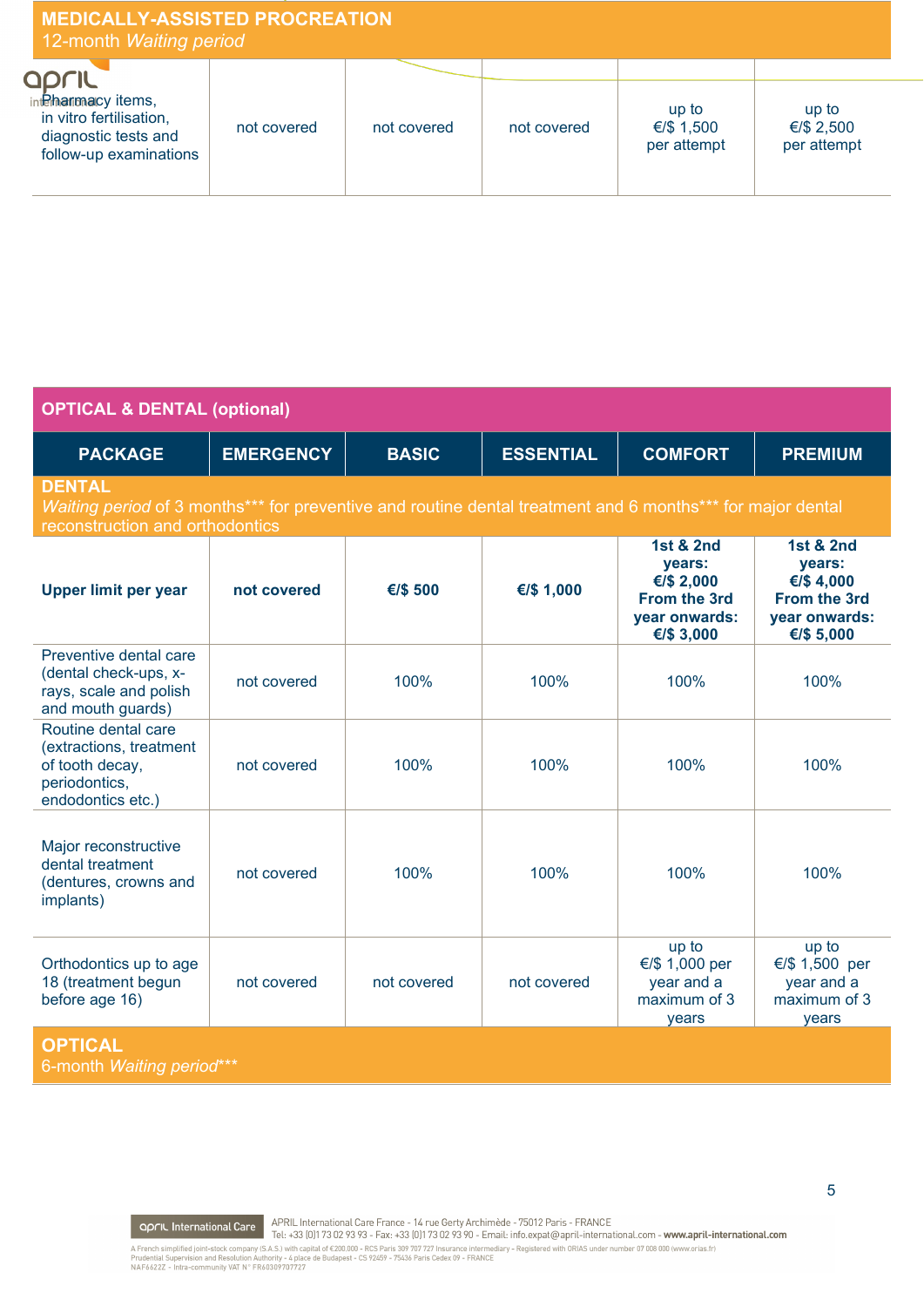| Laser treatment for<br>vision correction<br>Of Wepja, hyperopia, | not covered | not covered | not covered       |                   |                  |
|------------------------------------------------------------------|-------------|-------------|-------------------|-------------------|------------------|
| astigmatism and<br>interatordonus)                               |             |             |                   | up to<br>€/\$ 500 | up to<br>€/\$700 |
| <b>Frames and lenses</b><br>(maximum 1 pair every<br>2 years)    | not covered | up to       | up to<br>€/\$ 250 |                   |                  |
| <b>Contact lenses</b>                                            | not covered | €/\$ 150    | up to<br>€/\$ 200 | up to<br>€/\$ 300 | up to<br>€/\$400 |

## **OPTIONAL BENEFITS**

To benefit from all-round international protection, we offer the following optional benefits to supplement your Healthcare cover:

- > Comprehensive repatriation assistance and personal liability (private capacity);
- > Death and total and irreversible loss of autonomy lump sum;
- > Income protection during periods of sick leave from work

# **COMPREHENSIVE REPATRIATION ASSISTANCE AND PERSONAL LIABILITY (PRIVATE CAPACITY) – BENEFITS SCHEDULE**

| <b>COMPREHENSIVE REPATRIATION ASSISTANCE</b>                                                                     |                                                                                                           |  |  |  |  |
|------------------------------------------------------------------------------------------------------------------|-----------------------------------------------------------------------------------------------------------|--|--|--|--|
| <b>TYPE OF BENEFIT</b>                                                                                           | <b>LEVEL</b>                                                                                              |  |  |  |  |
| In case of Accident or illness:                                                                                  |                                                                                                           |  |  |  |  |
| Search and rescue costs                                                                                          | up to $\epsilon$ /\$ 5,000 per person,<br>up to $\epsilon$ /\$ 15,000 per event                           |  |  |  |  |
| Returning the insured to the country of expatriation<br>following stabilisation                                  | one-way ticket by air in economy class or by train in 1st<br>class                                        |  |  |  |  |
| Presence of a family member if the insurant is<br>hospitalised for more than 6 days and was<br>expatriated alone | round-trip ticket by air in economy class or by train in<br>1st class and €/\$ 80 per night for 10 nights |  |  |  |  |
| Sourcing and sending medication not available<br>locally                                                         | 100%                                                                                                      |  |  |  |  |
| Care of dependent children under the age of 18                                                                   | reimbursed up to 20 hours per year and a maximum of<br>€/\$ 500                                           |  |  |  |  |
| Returning or caring for a pet if all family members<br>are repatriated                                           | up to €/\$ 500 per year                                                                                   |  |  |  |  |
| Home help                                                                                                        | reimbursed up to 10 hours and a maximum of €/\$ 250                                                       |  |  |  |  |
| <b>Death of the insured:</b>                                                                                     |                                                                                                           |  |  |  |  |
| Returning the body or the ashes to the home                                                                      | 100%                                                                                                      |  |  |  |  |
| Cost of a transport coffin for repatriation of the<br>body by air                                                | up to €/\$1,500                                                                                           |  |  |  |  |
| Presence of a relative or friend at the burial abroad<br>if the deceased plan member was expatriated<br>alone    | round-trip ticket by air in economy class or by train in<br>1st class and €/\$ 50 per night for 4 nights  |  |  |  |  |
| Repatriation of other plan beneficiaries: family                                                                 | one-way ticket by air in economy class or by train in 1st                                                 |  |  |  |  |

**APRIL International Care** APRIL International Care France - 14 rue Gerty Archimède - 75012 Paris - FRANCE Tel. +33 (0)173 02 93 93 - Fax: +33 (0)173 02 93 90 - Email: info.expat@april-international.com - www.april-interna THEL: TOO 101173 OZ 73 73 - FRA: TOO 117 3 OZ 73 70 - ETHER: ITHORAPHONE AND ITHUS INTERNATIONAL ARTICLE INTERNATIONAL PROPERTY INTERNATIONAL PROPERTY INTERNATIONAL PROPERTY IN PRIGHTER INTERNATIONAL PROPERTY INTERNATIONAL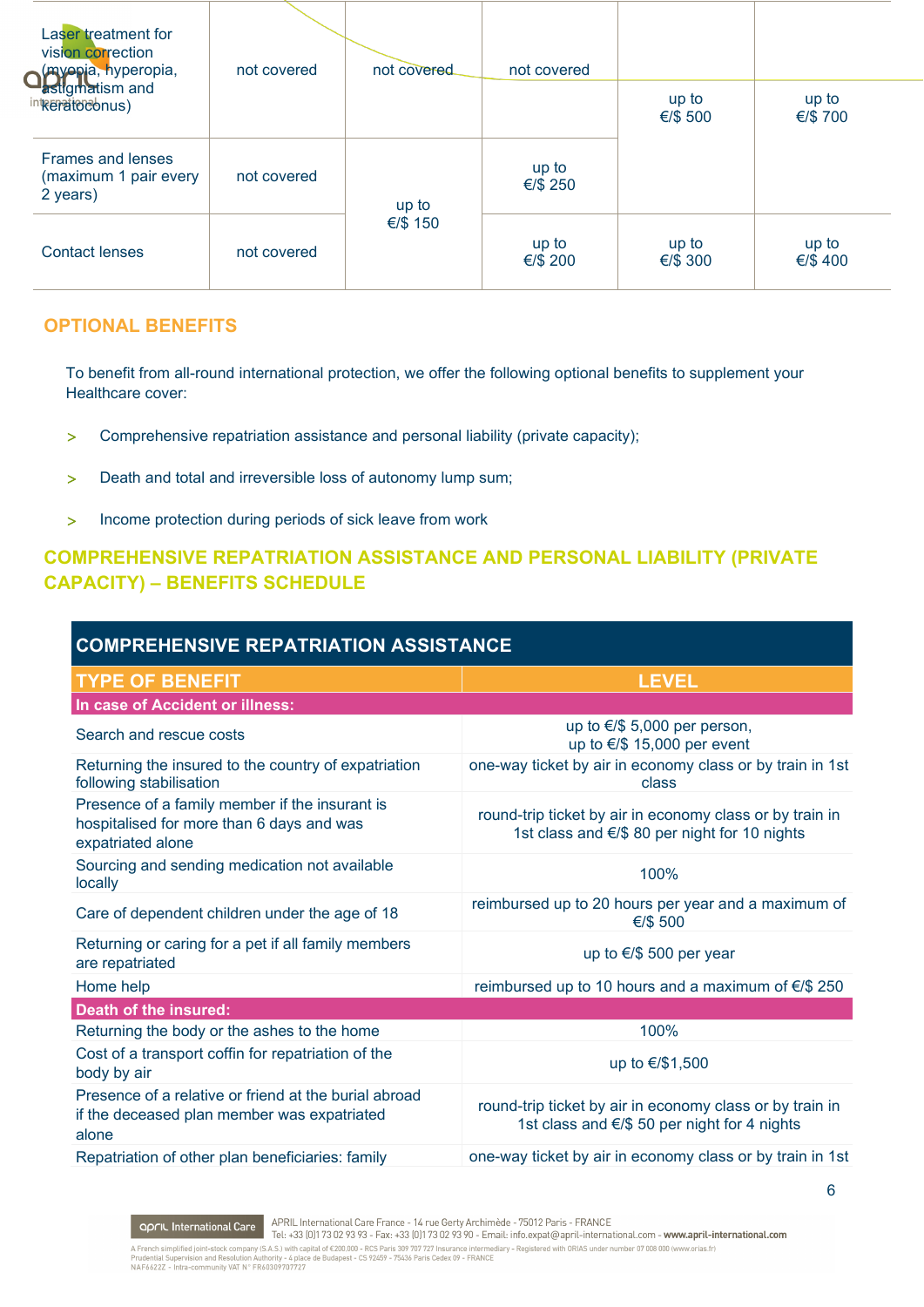| members, spouse and children living with the                                                                                                              | class                                                                                                           |
|-----------------------------------------------------------------------------------------------------------------------------------------------------------|-----------------------------------------------------------------------------------------------------------------|
| insurant<br><b>Attack or natural disaster:</b>                                                                                                            |                                                                                                                 |
| <b>Repatriation in case of an act of terrorism or</b>                                                                                                     |                                                                                                                 |
| sabotage, attack or assault                                                                                                                               | 100%                                                                                                            |
| Early return in case of a terrorist attack, political<br>unrest or natural disaster.                                                                      | one-way ticket by air in economy class or by train in 1st<br>class                                              |
| Loss or theft of identity documents, baggage, or travel documents:                                                                                        |                                                                                                                 |
| Loss, damage or destruction of personal baggage                                                                                                           | up to €/\$ 1,000                                                                                                |
| Advance of funds abroad                                                                                                                                   | up to €/\$ 1,500                                                                                                |
| Advance of a new ticket abroad                                                                                                                            | one-way ticket by air in economy class or by train in 1st<br>class                                              |
| Theft of mobile phones, smartphones or tablets during<br>an assault or mugging                                                                            | up to €/\$ 500                                                                                                  |
| Fraudulent use of a SIM card by a third party                                                                                                             | 100%                                                                                                            |
| Sending urgent messages                                                                                                                                   | 100%                                                                                                            |
| <b>Travel incidents</b>                                                                                                                                   |                                                                                                                 |
| Enforced stay abroad                                                                                                                                      | $\epsilon$ /\$ 80 per night, maximum 5 nights                                                                   |
| Flight delays or cancellation, or denied boarding                                                                                                         | up to €/\$ 300                                                                                                  |
| <b>Missed connection</b>                                                                                                                                  | up to €/\$ 300                                                                                                  |
| Reimbursement of trip expenses in the event of an early<br>return home following the Insured's medical repatriation                                       | on a pro rata basis up to €/\$ 5 000 Frais réels dans la<br>limite de 250 € par jour avec un maximum de 5 000 € |
| Death or hospitalisation of a family member:                                                                                                              |                                                                                                                 |
| Early return in case of the death of a family member<br>in the country of nationality                                                                     | round-trip ticket by air in economy class or by train in<br>1st class                                           |
| Early return in case of hospitalisation of a family<br>member lasting more than 5 days                                                                    | round-trip ticket by air in economy class or by train in<br>1st class                                           |
| Unintentional violation of the laws of a country:                                                                                                         |                                                                                                                 |
| Legal fees abroad                                                                                                                                         | up to $\epsilon$ /\$ 1,500 per event                                                                            |
| Advance of bail abroad                                                                                                                                    | up to $\epsilon$ /\$ 15,000 per event                                                                           |
| <b>Language difficulties:</b>                                                                                                                             |                                                                                                                 |
| Translation of legal or administrative documents                                                                                                          | up to €/\$ 500 per year                                                                                         |
| PERSONAL LIABILITY (PRIVATE CAPACITY)                                                                                                                     |                                                                                                                 |
| <b>TYPE OF BENEFIT</b>                                                                                                                                    | <b>LEVEL</b>                                                                                                    |
| Bodily injury, material damage and consequential<br>financial loss                                                                                        | up to €/\$ 7,500,000 per claim and per insurance year                                                           |
| including:                                                                                                                                                |                                                                                                                 |
| Material damage and consequential financial loss                                                                                                          | up to €/\$ 750,000 per claim and per insurance year<br>(deductible of €/\$ 150 per claim)                       |
| Damage (including fire, explosion and water damage<br>to property which the insurant has leased or borrowed<br>for the organisation of family ceremonies) | up to €/\$ 150,000 per claim and per insurance year<br>(excess of $\epsilon$ /\$ 150 per claim)                 |

 $\overline{\mathsf{C}}$ 

**APRIL International Care**<br>Tel: +33 (0)173 02 93 93 - Fax: +33 (0)173 02 93 90 - Email: info.expat@april-international.com - www.april-international.com<br>A French simplified joint-stock company (S.A.S.) with capital of €200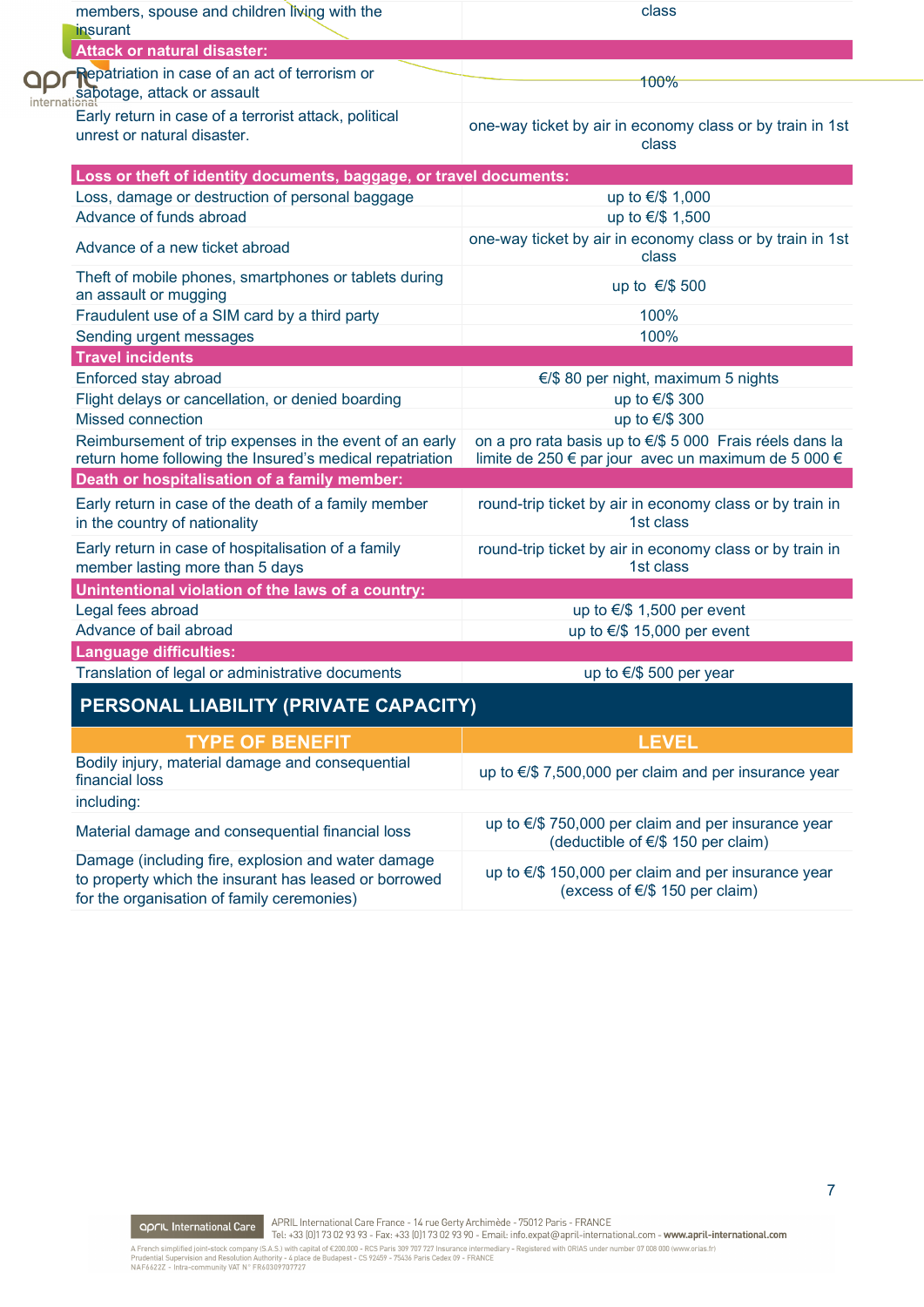

# **DEAMP TOTAL AND IRREVERSIBLE LOSS OF AUTONOMY**

intlin the event of death due to illness, this benefit pays a lump sum to the beneficiary or beneficiaries designated when you enrolled in the plan. The amount of the lump sum payable in case of death due to illness can be set at any amount between €/\$ 20,000 and €/\$ 500,000.

The amount of the lump sum is doubled if the death is caused by an accident.

The full amount of the lump sum is also payable in case of total and irreversible loss of autonomy *see definition*.

### **MEDICAL FORMALITIES:**

Depending on the amount of the lump sum selected, you will need to complete the following medical formalities:

| <b>AGE</b> | €/\$ 20,000 to 150,000 | €/\$ 150,001 to<br>250,000 | €/\$ 250,001 to<br>350,000 | €/\$ 350,001 to<br>500,000 |
|------------|------------------------|----------------------------|----------------------------|----------------------------|
| $\leq 45$  |                        |                            |                            |                            |
| 46 to 55   |                        |                            |                            |                            |
| 56 to 65   |                        |                            |                            |                            |

### **1 : Health questionnaire**

**2 : Health questionnaire + Medical report\* + Blood tests\*** (cholesterol, triglycerides, SGO and SGP transaminases, HIV 1 and 2 and anti-HCV test for hepatitis C)

**3 : Health questionnaire + Medical report\* + ECG\* + Blood tests\*** (blood count, blood platelets, ESR, blood glucose, cholesterol, HDL, triglycerides, creatinine, gamma GT, SGO and SGP transaminases, HIV 1 and 2, anti-HCV test for hepatitis C and PSA test for men ≥ 55)

*\*reimbursed by APRIL International subject to approval and implementation of the plan.*

**The amounts payable in respect of the death benefit are exempt from inheritance tax in France subject to the legislation in force.**

### **DEFINITION**

**> Total and irreversible loss of autonomy:** where the insured is totally and permanently medically unfit for any gainful employment and requires the assistance of a third party to carry out basic daily tasks.

### **INCOME PROTECTION DURING PERIODS OF SICK LEAVE**

**The daily benefit and disability pension protect you from the impact of an illness or accident on your earnings. With these benefits, a portion of your salary will continue to be paid for a fixed period.** You can only opt for this benefit if you have already selected a death lump sum.

You are free to choose the level of daily benefit (between €/\$20 and €/\$500) provided if you comply with the following rules:

- > The amount of daily benefit paid over one month must not exceed 100% of your monthly net salary (limited to 70% of your monthly net income if you started or took over a business within the last year). If you have CFE or French Social Security top-up cover, the monthly total of daily benefits you receive from the basic scheme and from the My Health International plan cannot exceed 100% of your monthly net salary (limited to 70% of your monthly net income if you started or took over a business within the last year).
- > The amount of the daily benefit depends on the amount of the selected death lump sum: for a daily benefit of €/\$20, the selected lump sum must be at least €/\$20,000. The medical formalities required are the ones specified for the level of death lump sum selected.

You must be in paid employment to benefit from income protection cover.

**APRIL International Care** APRIL International Care France - 14 rue Gerty Archimède - 75012 Paris - FRANCE<br>Tel: +33 (0)173 02 93 93 - Fax: +33 (0)173 02 93 90 - Email: info.expat@april-international.com - www.april-interna APRIL International Care France - 14 rue Gerty Archimède - 75012 Paris - FRANCE A French simplified joint-stock company (S.A.S.) with capital of €200,000 - RCS Paris 309 707 727 Insurance intermediary - Registered with ORIAS under number 07 008 000 (www.orias.fr)<br>Prudential Supervision and Resolution A French simplified joint-stock company (S.A.S.) With ca<br>Prudential Supervision and Resolution Authority - 4 plac<br>NAF6622Z - Intra-community VAT N° FR60309707727